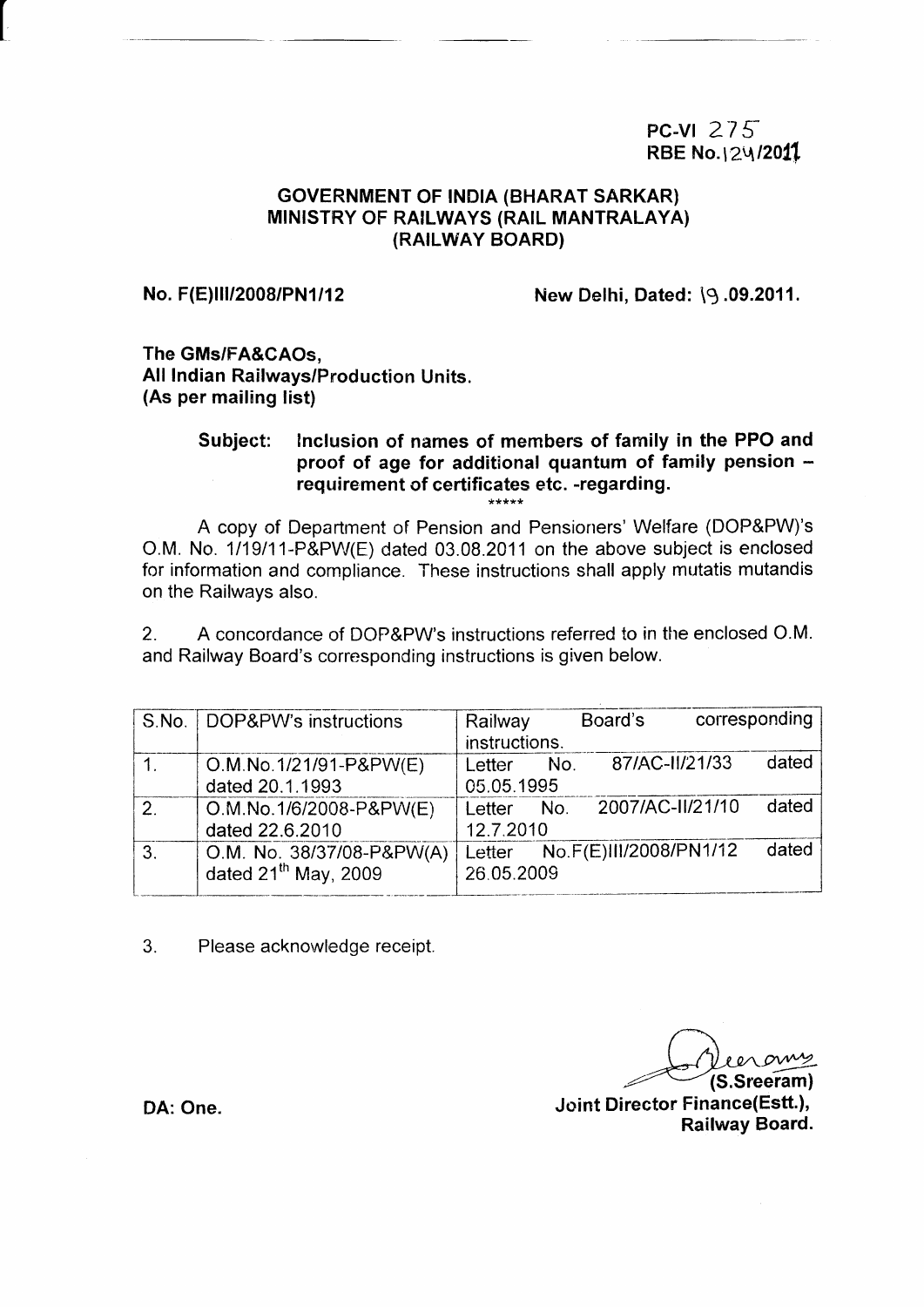### No. F(E)III/2008/PN1/12 New Delhi, dated: 19.09.2011.

Copy to Deputy Comptroller and Auditor General of India (Railways), Room No.224, Rail Bhavan, New Delhi (40 spares).

s ornis

for Einancial Commissioner/Railways.

## No. F(E)III/2008/PN1/12 New Delhi, dated:,19.09.2011.

Copy forwarded to:

- 1. The General Secretary, NFIR, Room No. 256-E, Rail Bhavan, New Delhi (with 35 spares)
- 2. The General Secretary, AIRF, Room No. 253, Rail Bhavan, New Delhi (with 35 spares)
- 3. The Members of the National Council, Departmental Council and Secretary Staff Side, National Council, 13-c, Feroze Shah Road, New Delhi (with 60 spares).
- 4. The Secretary General, FROA, Room No. 25GA, Rail Bhavan, New Delhi (with 5 spares).
- 5. The Secretary, RBSS, Group "A' Offcers Association, Room No. 402, Rail Bhawan.
- 6. The Secretary, RBSS Group "B" Officers' Association.
- 7. The Secretary General, IRPOF, Room No. 268, Rail Bhavan, New Delhi (with 5 spares)
- 8. The Secretary, Railway Board Ministerial Staff Association.
- 9. The Secretary, Railway Board Class IV Staff Association.
- 10. The Secretary General, All India RPF Assocration, Room No. 256-D, Rail Bhavan, New Delhi-110 001. (5 spares)
- 11. The Secretary, Railway Board Promottee Officers Association, Room No. 341-C, Rail Bhavan, New Delhi.
- 12. The General Secretary, All India SC/ST Railway Employees Association, Room No. 7, Ground Floor, Rail Bhavan, New Delhi.

for Secretary/Railway Board.

# No. F(E)III/2008/PN1/12 New Delhi, dated:  $\sqrt{9.09.2011}$ .

- 1. The G.M, N.F Railway(Const.).
- 2. The Director General and Ex.officio General Manager, RDSO/Lucknow.
- 3. The General Manager and FA&CAO, Metro Railway/Kolkata.
- 4. The CAOand FA&CAO, COFMOWNew Delhi.
- 5. The General Manager and FA&CAO, CORE/Allahabad.
- 6. Director General, Railway Staff College/Vadodara.
- 7. The Executive Director, CAMTECH/Gwalior-474020
- 8.The Director, IRICEN/Pune, IRIEEN/Nasik Road, IRIMEE/Jamalpur, IRISET/Secunderabad.
- 9. The Managing Director, IRCON, IRFC, MRVC, IRWO, IRC&TC, CONCOR of India Limited, Executive
- Director, CRIS. 10. The Chairman -- cum-Managing Director, KRC Linrited/New Delhi
- 11. Office of the Chief Project Administrator(Telecom), Indian Railway Central Organisation for Telecom(IRCOT) Consultancy, Shivaji Bridge/New Delhi.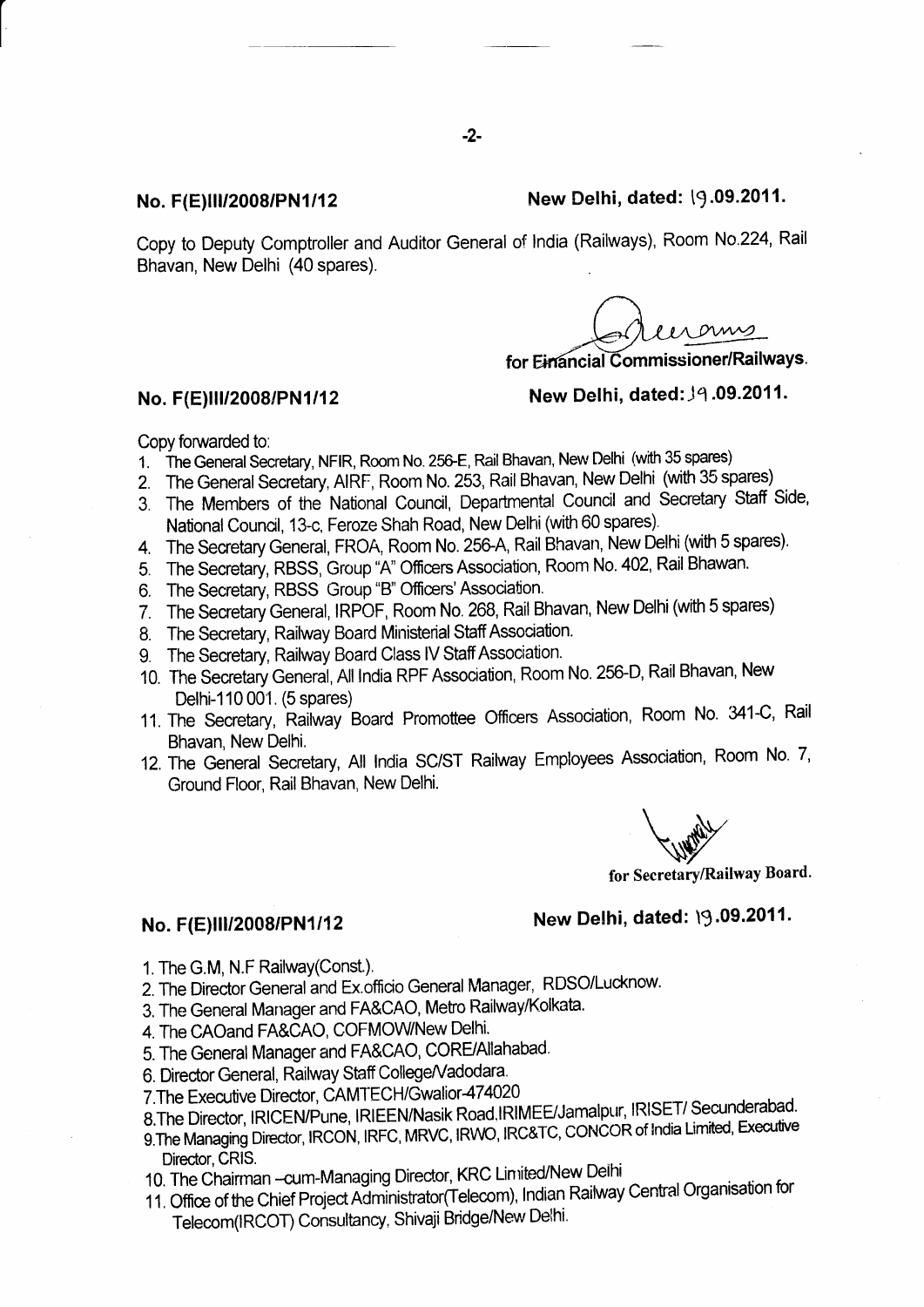#### F.No.1/19/11-P&PW(E) **Government of India** Ministry of Personnel, P.G. & Pensions Department of Pension & Pensioners' Welfare \*\*\*\*\*\*\*\*\*\*\*\*\*\*

Lok Nayak Bhawan, Khan Market. New Delhi Dated: 03.08.11

#### **OFFICE MEMORANDUM**

#### Subject: Inclusion of names of members of family in the PPO and proof of age for additional quantum of family pension - requirement of certificates etc. - regarding.

The undersigned is directed to refer to this Department's O.M. No. 1/6/2008-P&PW(E), dated 22.06.10 and No. 1/21/91-P&PW(E), dated 20.01.93, regarding intimation of names of eligible family members by the pensioner or the spouse to the Head of Office for inclusion in the Pension Payment Order (PPO). It has been clarified in the O.M dated 22.06.10 that in cases where the pensioner or his/ her spouse has expired, the widowed or divorced or unmarried daughter/ parents/ dependent disabled children/ disabled siblings can themselves intimate such details to the pension sanctioning authority, who can process such cases if sufficient proof of entitlement is produced by the claimant and all other conditions for grant of family pension are fulfilled.

 $2.$ Attention is also invited to this Department's O.M. No. 38/37/08-P&PW(A) dated 21.05.09, wherein detailed instructions regarding admissibility of documents as proof of date of birth of very old family pensioner who neither have a birth certificate nor any other corroborating document and whose date of birth is not available in the PPOs as well as in the office records of CPAO/ PAO have been circulated.

3. It is a matter of concern that a large number of complaints have been received in this Department from various pensioners associations and individuals that the documents submitted by them to the Heads of Office concerned are not accepted by them. Complaints about inordinate delay of 2-3 years in settling the claims have also been received.

 $4.$ It is hereby reiterated that documents indicated in para 5 of O.M., dated 21.05.09 may be relied upon by the Heads of Office for admitting claims of the family pensioners. In addition to these, the Aadhaar number issued by Unique Identification Authority of India (UIDAI) may also be accepted by the Heads of Office/ Pension Disbursing Authorities as valid proof of identity. It is also emphasized that the date of birth of the applicant may also be ascertained at the time of sanctioning family pension as it may be required for deciding the quantum of additional family pension when the family pensioner attains the age of 80 years or above.